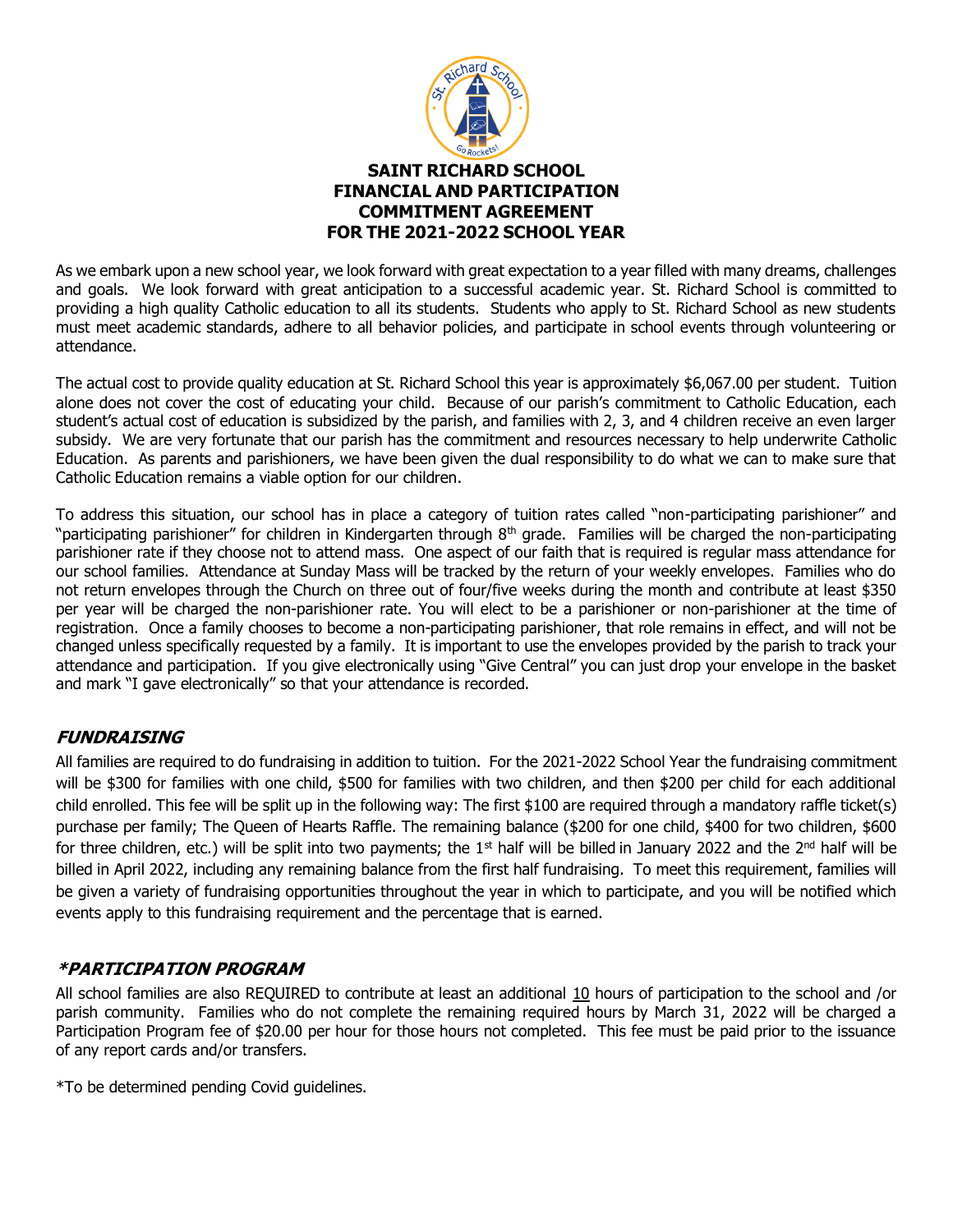**For the 2021-2022 school year, we will have some families who will be attending St. Richard School through the Tax Credit Scholarship program. Depending on the level of support for which they qualified, the subsidy will cover 100%, 75%, or 50% of their tuition and book fees. It will not cover registration and fundraising fees. Any portion of tuition and fees that are the responsibility of the parent/guardian will be invoiced through FACTS (our tuition processing company) on the following schedule:**

## **PAYMENT SCHEDULE THROUGH FACTS TUITION**

Prompt payment of all school bills is essential to the smooth operation of the school. Tuition bills must be paid by the fifteenth day of each month. The finance committee has initiated the following regulations for tuition:

- ❑ Tuition is divided into ten (10) equal payments. A non-refundable deposit equal to one-month's tuition is due and payable on July 15, 2021. This deposit is non-refundable and your child's placement in classrooms is not guaranteed until it is paid in full. **There is no tuition payment due in August; only book fees are due in August.**
- ❑ Because school fees cover the cost of consumable materials, fees paid on 'School Fee Day' in August are non-refundable once the school year has begun.
- ❑ Fundraising, service hours, book fees, etc., are all considered part of tuition. A \$35.00 per month recurring late charge will be assessed on the  $16<sup>th</sup>$  of the month on all tuition statements showing any amount past due.
- ❑ Report cards will be withheld for families who have an outstanding tuition balance, past due 30 days or more, at the end of the trimester. Balance must be paid at least one (1) week prior to report card distribution.
- ❑ Transcripts and diplomas will be withheld for students with an outstanding tuition balance. In addition, children will not be allowed to participate in graduation activities such as field trips, picnics, etc., unless all balances are paid in full.
- ❑ Children will not be allowed to attend class and parents will be called to pick up students if the family has an outstanding tuition balance greater than 60 days past due.
- ❑ Children will not be allowed to participate in any St. Richard athletic programs for any families with outstanding tuition balances greater than 60 days past due.
- ❑ A \$25.00 fee will be charged for any NSF check returned to the school.

Thank you for choosing St. Richard School where our strong academic, social, and spiritual programs allow our students to develop to their fullest potential. If you have any questions, do not hesitate to call our school office.

For the 2021-2022 School Year, we will be processing all tuition payments through FACTS Management. All families must have an account established with FACTS whether they pay online or not. Families are strongly encouraged to sign up for ACH for tuition payments to avoid late fees.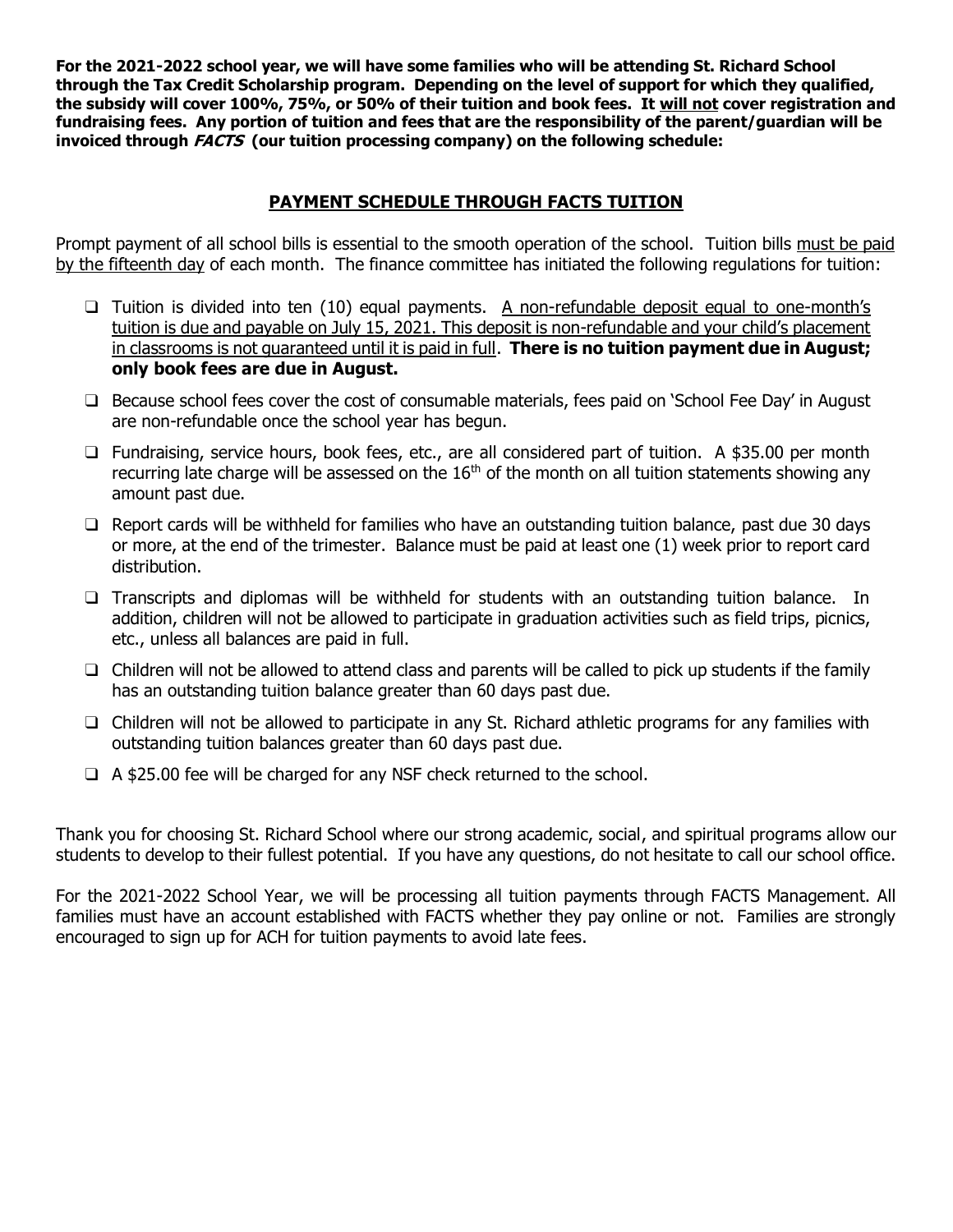

# **SAINT RICHARD SCHOOL TUITION AND FEES FOR THE 2021-2022 SCHOOL YEAR**

|                                                                                                                     | 1 Child                                                             | 2 Children                                                          | <b>3 Children</b>                                                   | <b>4 Children</b>                                                   |
|---------------------------------------------------------------------------------------------------------------------|---------------------------------------------------------------------|---------------------------------------------------------------------|---------------------------------------------------------------------|---------------------------------------------------------------------|
| <b>NON-PARTICIPATING</b><br><b>PARISHIONER RATE</b><br><b>KINDERGARTEN through</b><br>8 <sup>th</sup> Grade Tuition | \$5,717.00                                                          | \$8,292.00                                                          | \$10,455.00                                                         | \$12,700.00                                                         |
| <b>PARTICIPATING</b><br><b>PARISHIONER RATE</b><br>KINDERGARTEN $1$<br>through 8 <sup>th</sup> Grade Tuition        | \$4,738.00                                                          | \$7,210.00                                                          | \$9,265.00                                                          | \$12,051.00                                                         |
| 3 & 4-Year-Old Full Day<br><b>Preschool Tuition</b>                                                                 | \$4,584.00                                                          | \$3,959.00<br>(Sibling Rate) $2$                                    |                                                                     |                                                                     |
| <b>FEES/FUNDRAISING:</b>                                                                                            |                                                                     |                                                                     |                                                                     |                                                                     |
| Registration Fee:                                                                                                   | \$150.00                                                            | \$300.00                                                            | \$450.00                                                            | \$600.00                                                            |
| Book & Technology Fee:                                                                                              | \$200.00                                                            | \$400.00                                                            | 600.00                                                              | \$800.00                                                            |
| Fundraising Requirement <sup>3</sup><br>(Net Fundraising)                                                           | \$300.00<br>(Includes \$100<br>mandatory raffle<br>ticket purchase) | \$500.00<br>(Includes \$100<br>mandatory raffle<br>ticket purchase) | \$700.00<br>(Includes \$100<br>mandatory raffle<br>ticket purchase) | \$900.00<br>(Includes \$100<br>mandatory raffle<br>ticket purchase) |
| <b>SERVICE HOURS</b><br>(Per Family)**                                                                              |                                                                     |                                                                     |                                                                     |                                                                     |
| All Grades:                                                                                                         | 10 Hours                                                            | 10 Hours                                                            | 10 Hours                                                            | 10 Hours                                                            |

<sup>1</sup> **To be considered a "Participating" family, families must attend mass at least 3 Sundays each month which is tracked using your Sunday "Weekly Offering" envelopes that are sent via mail. If you forget an envelope, additional envelopes are available in the back of church for your convenience. Please fill in your parish number and name and address. Also, to be considered a "Participating" family, families must contribute at least \$350 per year.**

<sup>2</sup> Sibling rate is applied to Pre-School tuition if there are any other children in school.

 $3$  Net Fundraising means the profit earned from whatever item/event that is sold (i.e. \$60 box of chocolates with a 50% Net- \$30.00 goes to purchase the chocolate \$30.00 goes to Fundraising Net.)

\*\*To be determined pending Covid guidelines.